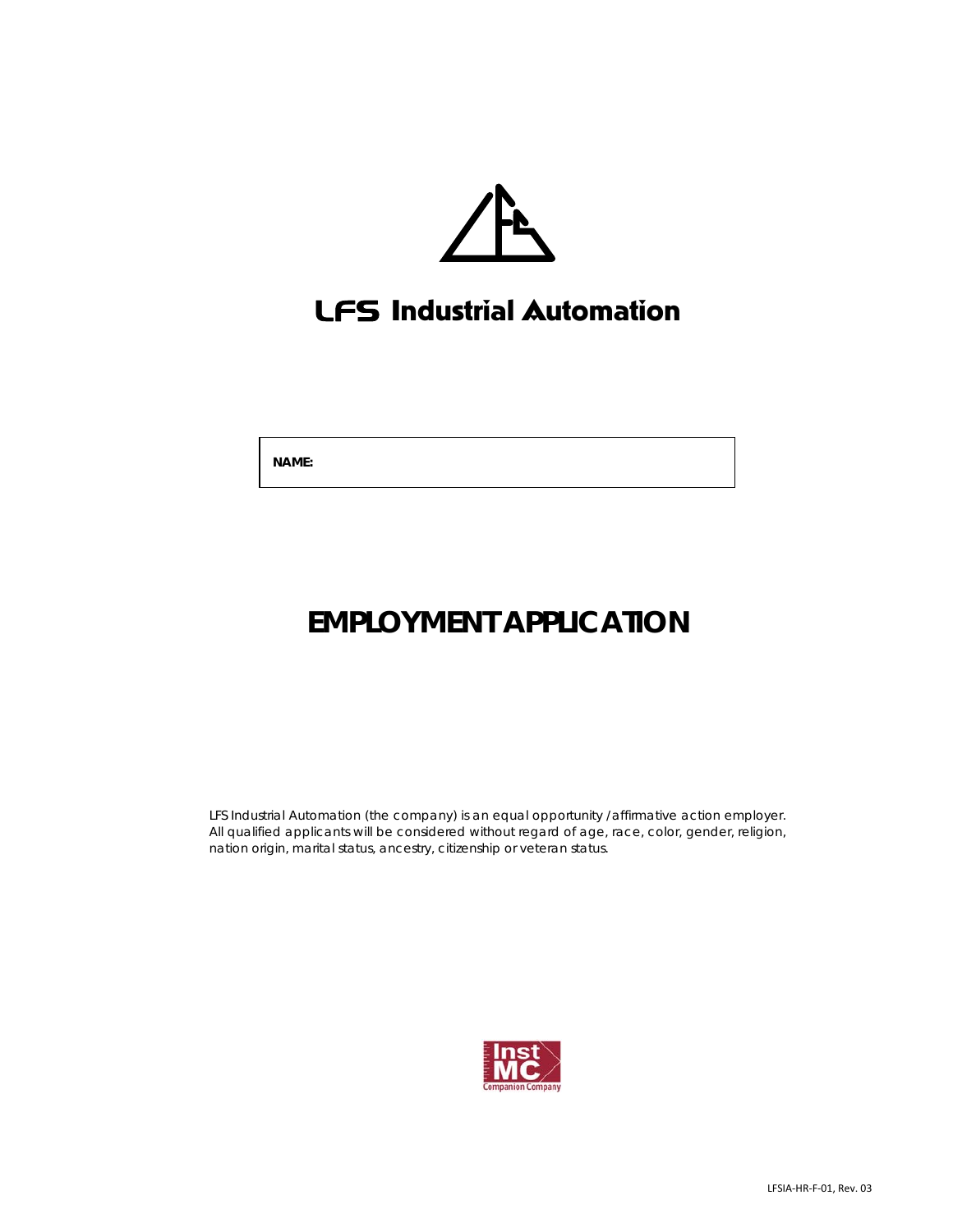| <b>1. PERSONAL</b>                                 |  |                                                       |                                                 |  |                      |
|----------------------------------------------------|--|-------------------------------------------------------|-------------------------------------------------|--|----------------------|
| Name:                                              |  |                                                       | Chinese Characters if applicable                |  |                      |
|                                                    |  |                                                       |                                                 |  |                      |
| Other Name(s) used                                 |  | Home Telephone #                                      |                                                 |  |                      |
|                                                    |  |                                                       |                                                 |  | Photo                |
| <b>Address</b>                                     |  | Mobile Phone/ Pager #                                 |                                                 |  |                      |
|                                                    |  |                                                       |                                                 |  |                      |
| Position Applied For                               |  | Referred By                                           |                                                 |  | Salary Desired (B\$) |
| Nationality<br>Age                                 |  | Date of Birth                                         | $1/C$ No.                                       |  |                      |
| Next Of Kin<br>Relationship                        |  |                                                       | Address & Telephone# (if different from above)  |  |                      |
|                                                    |  |                                                       |                                                 |  |                      |
| Class<br>Valid Driving License #                   |  | <b>Marital Status</b>                                 |                                                 |  |                      |
|                                                    |  | <b>□Single □Married □Widowed □Divorced □Seperated</b> |                                                 |  |                      |
| Have you ever interviewed with the Company before? |  |                                                       | If yes, list date(s) & job title(s)             |  |                      |
| $\square$ Yes<br>$\square$ No                      |  |                                                       |                                                 |  |                      |
| Do you have any relatives employed by the Company? |  |                                                       | If yes, list name(s) relationship &job title(s) |  |                      |
| $\Box$ No<br>$\Box$ Yes                            |  |                                                       |                                                 |  |                      |

### **Particulars of immediate family (spouse, children, parents, brothers or sisters).**

| .<br>Name | Relationship | Age | Occupation | <b>Place of Occupation</b> |
|-----------|--------------|-----|------------|----------------------------|
|           |              |     |            |                            |
|           |              |     |            |                            |
|           |              |     |            |                            |
|           |              |     |            |                            |
|           |              |     |            |                            |

### **2. EDUCATION**

Education Details (Please complete in order).

| Year Graduated | School/Institution/College/University | <b>Highest Qualification</b><br>Obtained<br>(Grade/Degree) |
|----------------|---------------------------------------|------------------------------------------------------------|
|                |                                       |                                                            |
|                |                                       |                                                            |
|                |                                       |                                                            |
|                |                                       |                                                            |
|                |                                       |                                                            |

**Any Others (Professional Qualification, Computer Skills, etc).**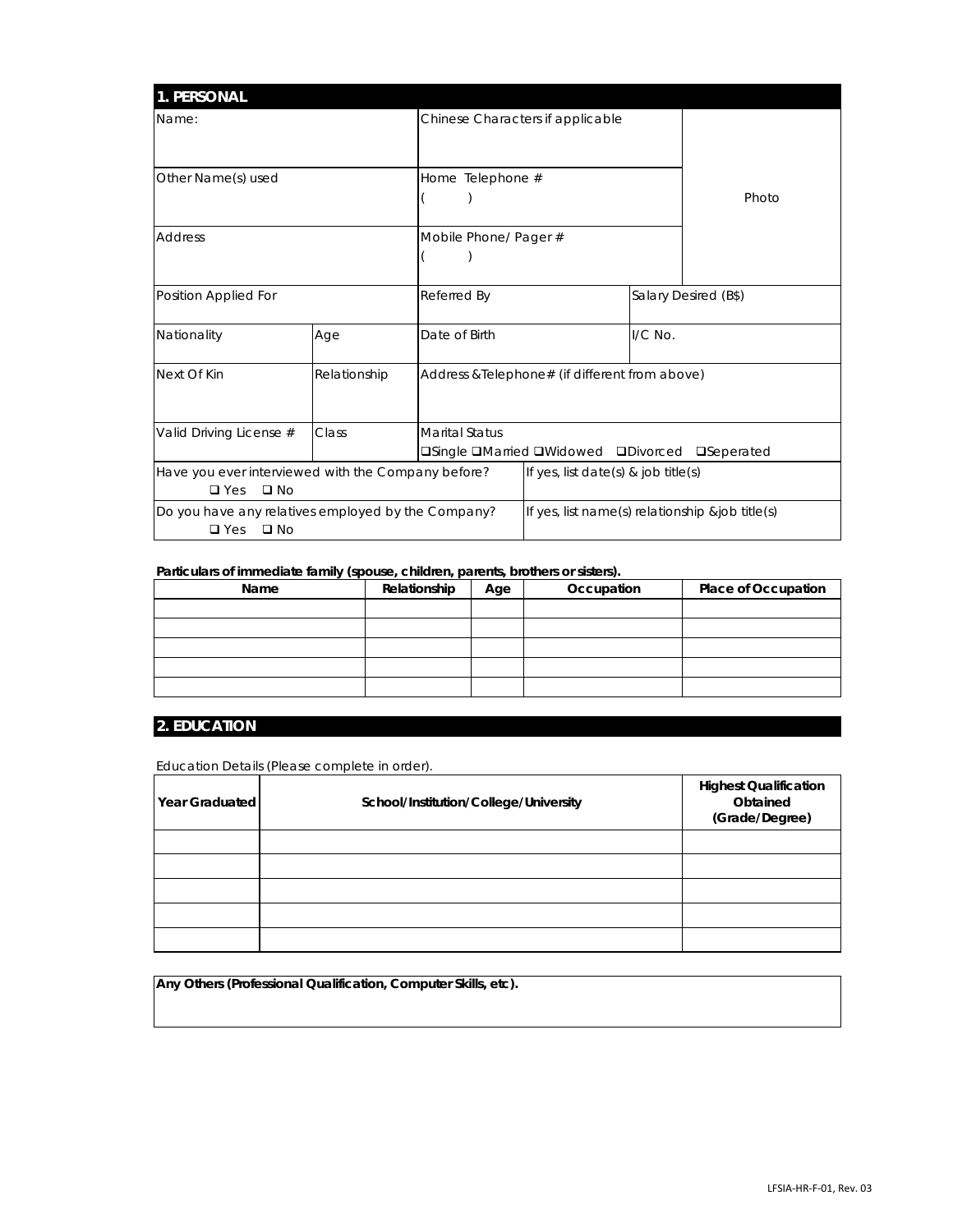## **3. EMPLOYMENT HISTORY**

List all previous employment including temporary work, starting with most recent position. All information must be completed. You may attach a resume, but not in place of completing the required information.

|                           | Employed From Employer Name | Job Title          | <b>Starting Salary</b> |
|---------------------------|-----------------------------|--------------------|------------------------|
|                           |                             |                    |                        |
| <b>Employed Until</b>     | Supervisor Name             | Office Telephone # | <b>Ending Salary</b>   |
|                           |                             |                    |                        |
| <b>Employer Address</b>   |                             | Reason for Leaving |                        |
|                           |                             |                    |                        |
| Duties & Responsibilities |                             |                    |                        |
|                           |                             |                    |                        |
|                           |                             |                    |                        |
|                           |                             |                    |                        |
|                           |                             |                    |                        |

|                           | Employed From Employer Name | Job Title          | <b>Starting Salary</b> |
|---------------------------|-----------------------------|--------------------|------------------------|
|                           |                             |                    |                        |
| Employed Until            | Supervisor Name             | Office Telephone # | <b>Ending Salary</b>   |
|                           |                             |                    |                        |
| <b>Employer Address</b>   |                             | Reason for Leaving |                        |
|                           |                             |                    |                        |
| Duties & Responsibilities |                             |                    |                        |
|                           |                             |                    |                        |
|                           |                             |                    |                        |
|                           |                             |                    |                        |
|                           |                             |                    |                        |

|                           | Employed From Employer Name | Job Title          | <b>Starting Salary</b> |  |
|---------------------------|-----------------------------|--------------------|------------------------|--|
|                           |                             |                    |                        |  |
| <b>Employed Until</b>     | Supervisor Name             | Office Telephone # | <b>Ending Salary</b>   |  |
|                           |                             |                    |                        |  |
| <b>Employer Address</b>   |                             | Reason for Leaving |                        |  |
|                           |                             |                    |                        |  |
| Duties & Responsibilities |                             |                    |                        |  |
|                           |                             |                    |                        |  |
|                           |                             |                    |                        |  |
|                           |                             |                    |                        |  |

|                           | Employed From Employer Name | Job Title          | <b>Starting Salary</b> |  |  |
|---------------------------|-----------------------------|--------------------|------------------------|--|--|
|                           |                             |                    |                        |  |  |
| <b>Employed Until</b>     | Supervisor Name             | Office Telephone # | <b>Ending Salary</b>   |  |  |
|                           |                             |                    |                        |  |  |
| <b>Employer Address</b>   |                             | Reason for Leaving |                        |  |  |
|                           |                             |                    |                        |  |  |
| Duties & Responsibilities |                             |                    |                        |  |  |
|                           |                             |                    |                        |  |  |
|                           |                             |                    |                        |  |  |
|                           |                             |                    |                        |  |  |
|                           |                             |                    |                        |  |  |